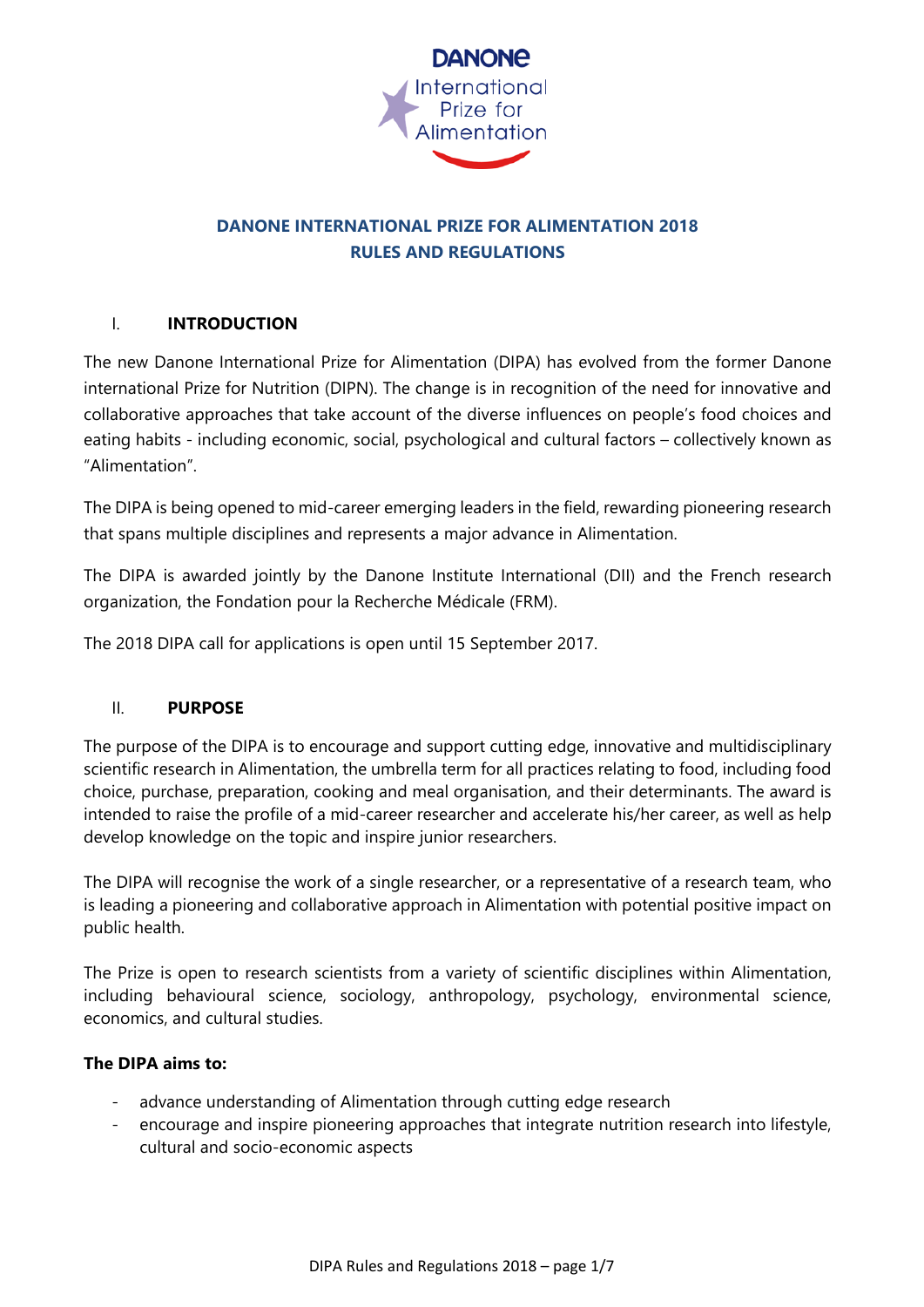- boost collaboration between the different disciplines affecting nutrition, from anthropology to economics
- support talented and highly motivated mid-career researchers whose work contributes to scientific excellence in the field of Alimentation.

The research may be of any aspect of Alimentation but should be across disciplines, Laureates of the Prize are rewarded for their multidimensional approach in Alimentation. Hence their research must combine several dimensions of Alimentation that should necessarily be addressed together. The Laureates must also be recognised for their research work by their peers, particularly researchers. The Laureates will be chosen for their capacity to think collectively and to cooperate with other researchers and professionals.

Applicants must be mid-career scientists, employed by a not-for-profit institution and actively involved in research at the time of the award selection.

**Associated keywords:** alimentation, healthy eating behaviours, public health, societal, behavioural, socio-anthropological approaches to food and nutrition, innovative collaborative and multidisciplinary, practices relating to food and their determinants

## III. **SPONSORSHIP AND FREQUENCY**

The DIPA award is €100,000 and is awarded every two years by the DII and the FRM.

## IV. **AWARD**

Of the €100,000 Prize, 75% will be granted for an Alimentation research project. The Laureate should be directly involved in that project and it should be under the auspices of a non-profit organization. The remaining 25% of the Prize will be granted individually to the Laureate.

## V. **ORGANISATION AND APPLICATION PROCESS**

## **A. Organisation**

The DIPA process is a two-phase process and is based on two main components:

- The Prize Committee
- The Jury

## *Prize committee*

A Prize Committee will review eligible applications and draw up a short-list of applicants. Short-listed applicants will be asked to submit a full application which will then be subjected to another round of evaluation by the Prize Jury.

The Prize Committee will comprise DII scientific board members and one representative of the FRM. The Committee's duties are to:

- validate the Prize rules and timeline
- appoint the members of the Jury, according to the expertise needed to evaluate the preselected proposals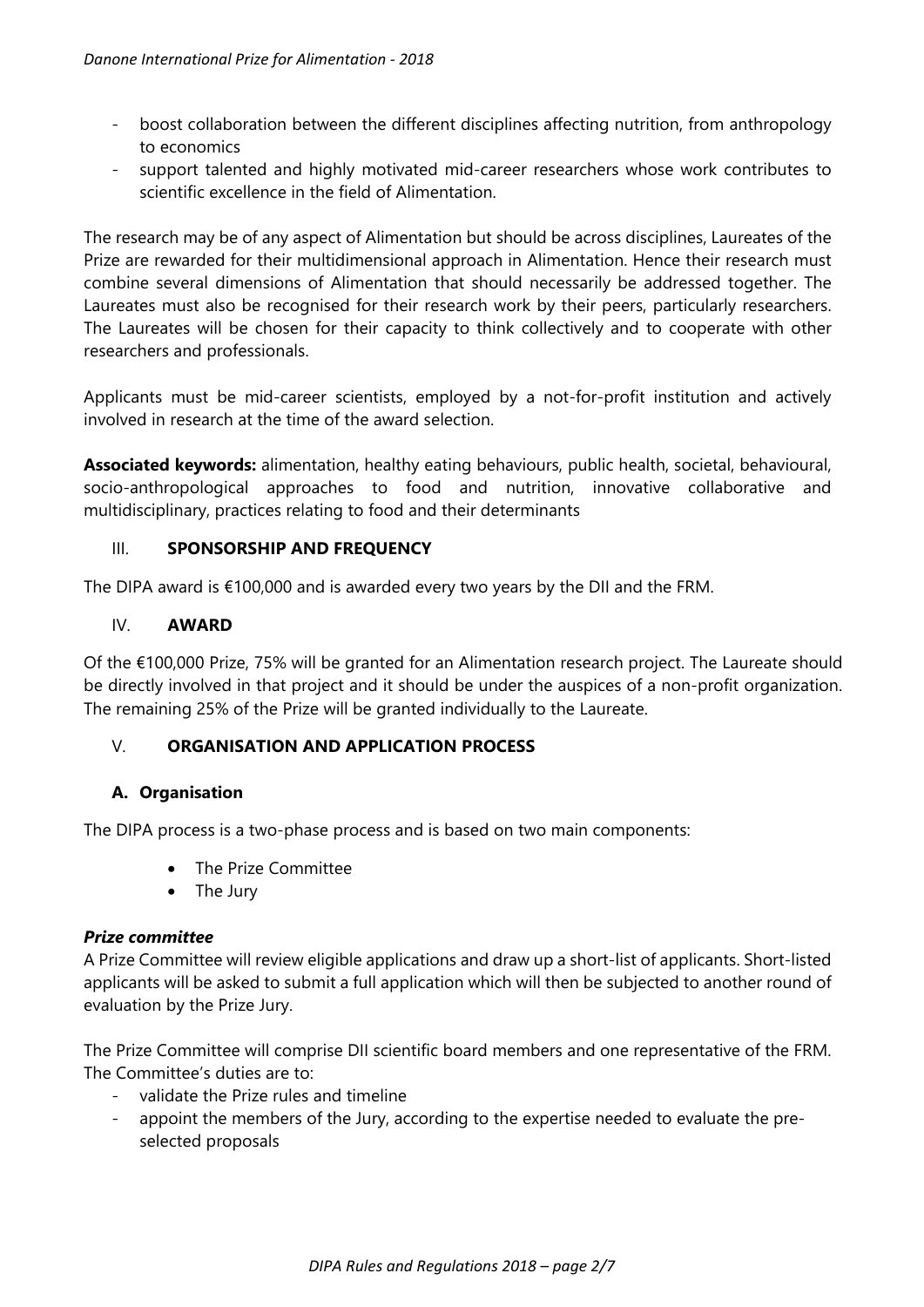- select a list (around 10) of application proposals to be completed by the applicant before being sent to the Jury.

## *Jury*

The Jury is chaired by an internationally renowned scientist appointed by the Committee. The Jury selects the Laureate from the short-list of applicants drawn up by the Prize Committee. The Jury comprises up to six members:

- the President of the Jury
- the President of the Prize Committee
- a researcher appointed by FRM
- two to three scientific/nutrition/societal/public health association representatives chosen by the Prize Committee for their expertise in Alimentation.

The Jury's duties are to:

- select the winner
- award the Prize

In the case of a tie, the Chair's vote counts as two votes. Decisions of the Jury are final. The Jury will take into account the relevance to public health and the innovative and multidisciplinary nature of the research approach.

### **B. Application process: a two-stage process**

All applications should be in English and the publications related to the research should be published in the public domain, in English.

Applicants will first have to submit a "first short application" comprising:

- 1. Cover page (available to download on www.danoneinstitute.org/nutrition-sciencesupport/dipa)
- 2. Curriculum vitae (CV) of their scientific career (maximum four pages in pdf format)
- 3. An overview of their research work together with:
	- o a summary of work in progress
	- o a brief description of future planned projects
	- o a proposal of related key words for the submitted work
	- o a paragraph describing the scientific rationale for the application
	- (maximum three pages in pdf format)
- 4. A one-page letter explaining how their current research work and future research plans fit with the purpose of the DIPA, including a description of how the work represents a major advance in the topic and pointing out the multidisciplinary and collaborative aspects of the approach used and its potential impact
- 5. A list of five to ten publications documenting the applicant's past research

## **The closing date for applications is 15 September 2017.**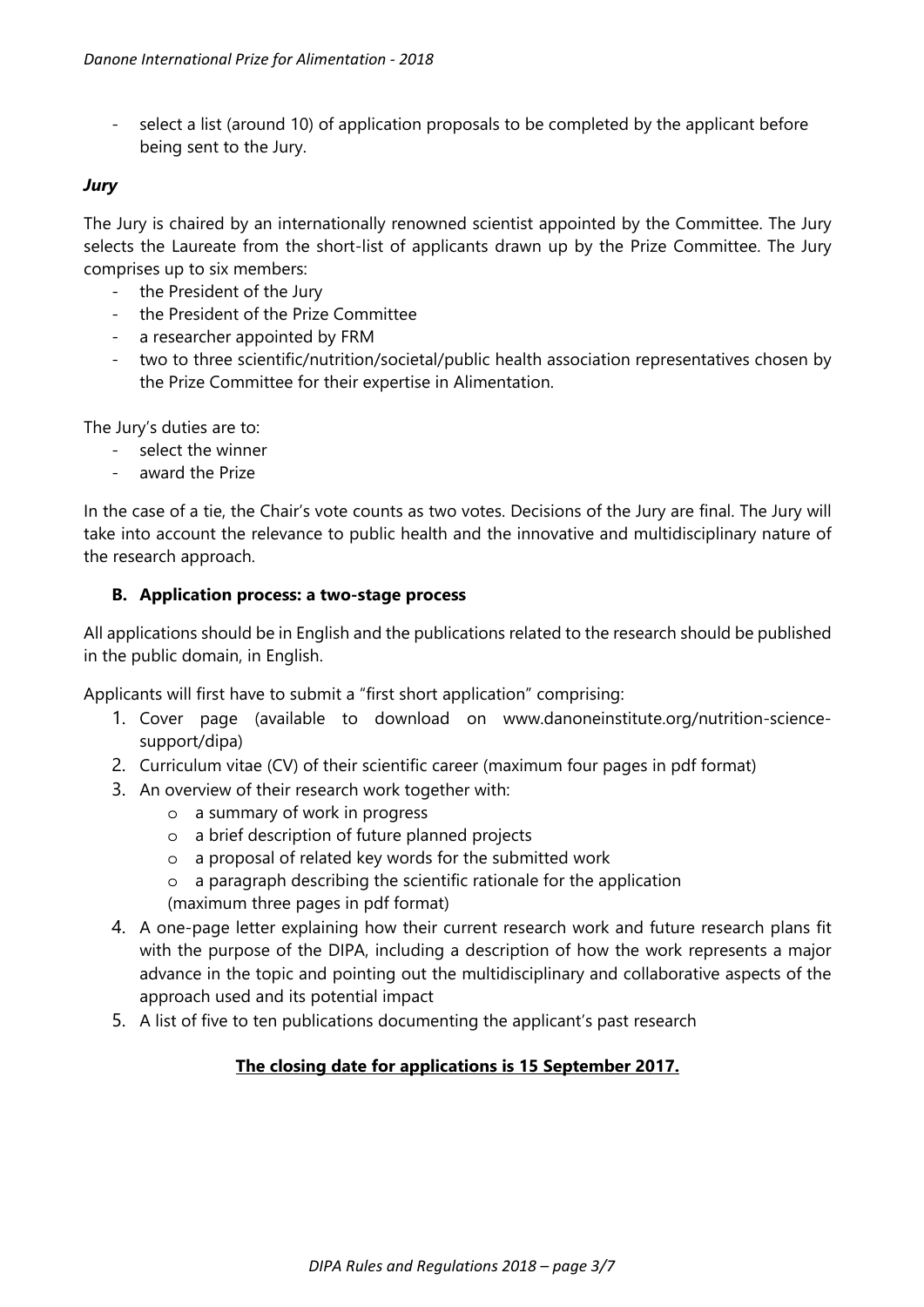After pre-selection by the Prize Committee, 10 short-listed applicants will be contacted again (in November 2017) and invited to submit a full proposal containing the following documents:

- 1. A list of 10 to 15 publications documenting the applicant's research, including the most recent publications. All research related to the "major advance in nutrition science" must be published in the public domain, in English
- 2. Of these 10 to 15 publications, complete pdf files of five of the most relevant publications
- 3. A detailed CV of the applicant (four pages, describing the main achievements in education, appointments, membership of committees and associations, PhD tutoring, self-funding ID and scientific management and a 10-year track record)
- 4. A declaration of interests stating any participation by the applicant in any authority of private for-profit companies (scientific committee, board, etc.), and any current or recent (within the past five years) source of funding from for-profit companies or the applicant's research foundations
- 5. A short video (in English, maximum five minutes, mpeg format), presenting:
	- o the applicant and the research work
	- o the major advance in the topic achieved by the research
	- o the multidisciplinary and collaborative aspects of the approach
	- o the importance of the DIPA including the applicant's interest on becoming an ambassador of the DIPA (see section VIII), in promoting Alimentation as an essential area of scientific research

All documents should be sent by e-mail to the dedicated contact address: dipaprize2018@gmail.com.

## **C. Selection criteria**

Eligible submissions shall be reviewed on the basis of the following criteria:

- Fit with the purpose of the DIPA:
	- o Contribution to the development of a holistic vision of Alimentation
	- o Success in linking different disciplines, promotion of transdisciplinary research.
- Scientific achievements:
	- o Originality and innovation of scientific contribution (subjects, methodology, collaboration, etc.)
	- o Recognition of the research by peers.
- Potential outcomes:
	- o Potential practical outcomes of research work
	- o Recognised leadership skills, capacity for networking and role in the research community (contribution to creating, organising, leading and developing researchers' communities around important topics)
	- o Advocacy, mobilisation and commitment to Alimentation. Proven interest and ability to engage with and spread messages to other audiences.
- Interest and suitability to be an ambassador of the DIPA for the promotion of Alimentation.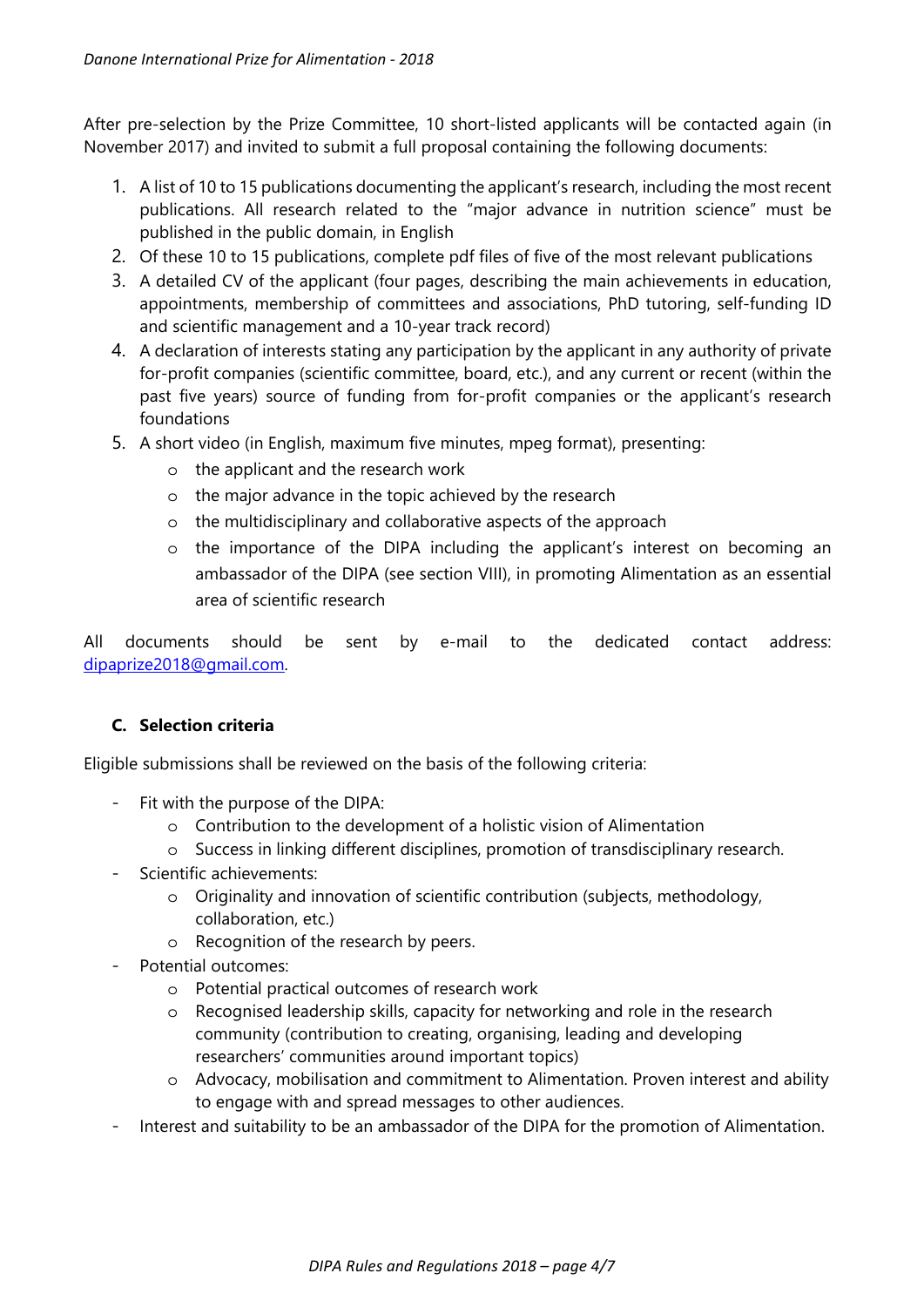# **D. Eligibility**

To be eligible, an application must meet the following criteria:

- The applicants must:
	- o belong to a non-profit organisation
	- o currently take an active part in research work
	- o have been conducting research for 10 to 20 years
	- o benefit from a certain degree of recognition from their peers beyond their national border (including, but not exclusively, through the number and quality of publications in peer reviewed journals or books, talks, conferences, etc.)
	- o have a proven interest and ability to engage with and spread messages to their peers and other audiences.
- Their research work:
	- o contributes to a better understanding of Alimentation
	- o combines several dimensions of Alimentation (e.g. behavioural, socioeconomic, public health, cultural factors)
	- o is interdisciplinary: links and integrates different disciplines (e.g. anthropology, sociology, psychology)
	- o is rigorous and innovative.

Eligibility is not subject to any geographical limitation in terms of nationality or focus of work.

## VI. **POLICY ON ANIMAL TESTING**

Applications for the DIPA are subject to the DII policy on animal testing.

International bodies such as the World Organisation for Animal Health (OIE) have defined animal welfare standards, including specific recommendations for animal testing. There are also strict rules for animal testing, which are spelled out in a Directive for the protection of animals used for scientific purposes first adopted by the European Union in 1986 and revised in 2010 (Directive 2010/63/EU).

The DII requires researchers to follow these recommendations and, irrespective of where projects are carried out, and/or the location of research partners (within or outside the EU), to strive for compliance to these guidelines, with a strong focus on efforts to Replace, Reduce and Refine animal research (the internationally recognised "Triple R"). Researchers should challenge the need to do animal testing and, where possible, use available approaches based on alternative methods.

## VII. **AWARDING THE PRIZE**

The 2018 DIPA will be awarded at the American Society for Nutrition (ASN) annual scientific meeting, in June 2018.

The President of the Prize Committee, the President of the Jury, a representative of FRM and a representative of Danone will award the Prize.

The Laureate must be present at the Prize award ceremony and give a lecture about his/her scientific research work.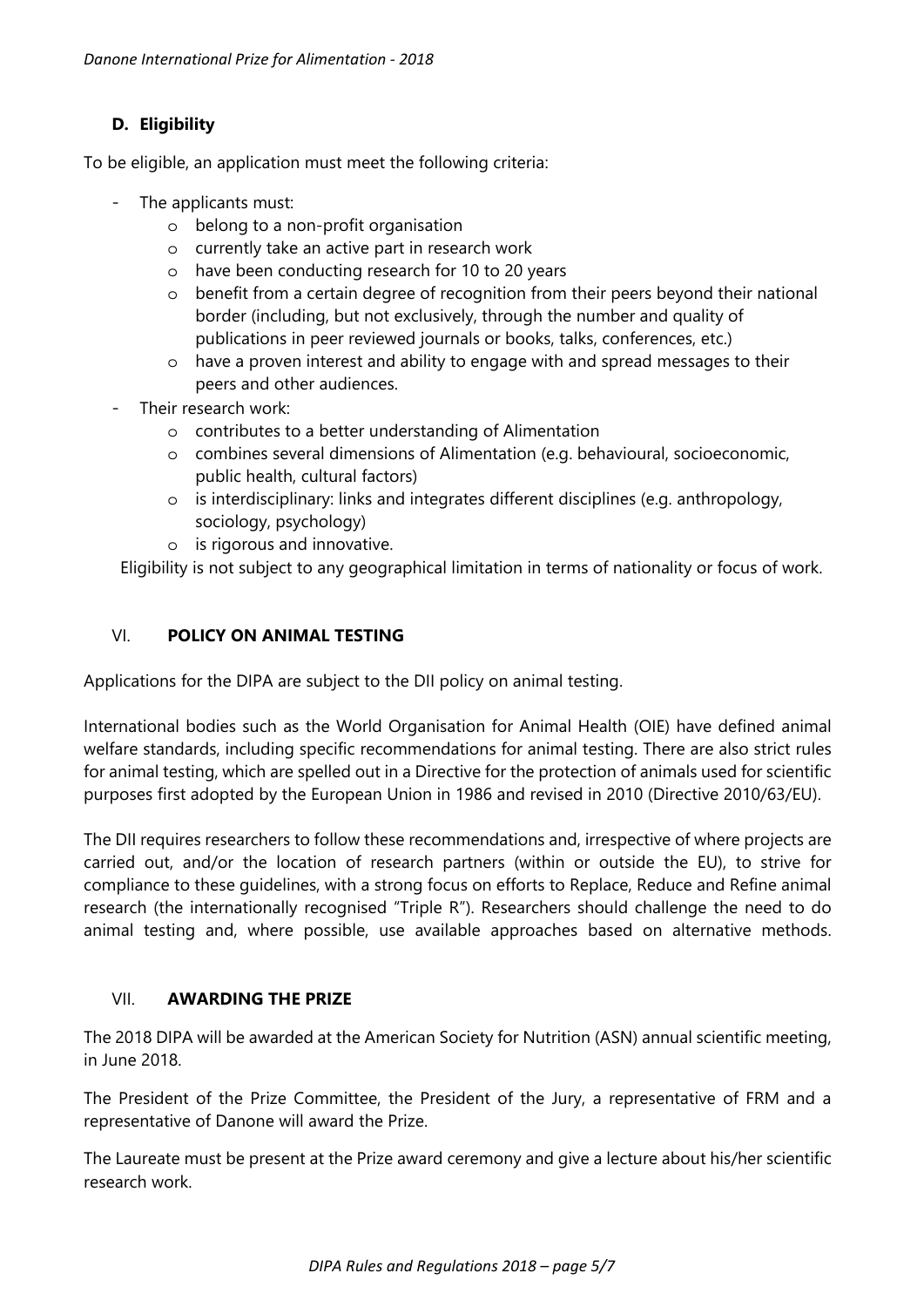The Laureate will participate actively in the communications associated with the award and in the preparation of the lecture during the award ceremony.

### VIII. **PROMOTION OF THE DIPA AND PRIZE LAUREATE WORK**

It is a condition of the award that the Laureate is committed to give at least one/two additional lectures during congresses, scientific events or other events.

A second lecture by the Laureate may be organised in 2018 or 2019, depending on the DII scientific programme. Moreover, the DII will support the Laureate and the DIPA through congresses, events or other relevant activities (webinars or other social/digital activities) within the 24 months following the award ceremony.

The Laureate authorises the DII and the FRM to communicate about the Prize and related scientific achievements to the scientific community and other professionals involved in communication, education and teaching.

Any communication and related content will be submitted for the approval of the Prize Laureate, who agrees to make every effort to respond by the given deadline. The copyrights of material produced by the DII (including, but not exclusively, audio-video recording, publications, on-line conferences, website content) belong to the DII.

In the context of the promotion of the Prize, the DII and the FRM may also communicate to the press and the general public on the Laureate, the research and the award name and process.

Danone reserves the right to communicate its involvement in the DII and therefore in the DIPA. The promotion of the Prize will be independent of any product communication.

The Laureate agrees to acknowledge the DIPA in any communication and publication resulting from research projects supported by the Prize.

The DII will ask the Laureate to act as its ambassador to promote Alimentation. In that capacity, the Laureate commits to promote the topic of Alimentation and:

- take part in events organised or supported by the DII as a speaker or moderator
- participate in DII public relations activities related to Alimentation, the DIPA and other DII projects (including, but not exclusively, press relations, reports, public relations)
- other activities or events may be identified and agreed with the Prize Laureate.

The DII will pay for all reasonable expenses related to the role of ambassador (e.g. travel, accommodation, subsistence).

#### IX. **OBLIGATION**

It is assumed that the Laureate accepts the present Rules and Regulations. The DII, with the FRM, reserves the right under certain circumstances to revoke the award and in those cases, the Jury will